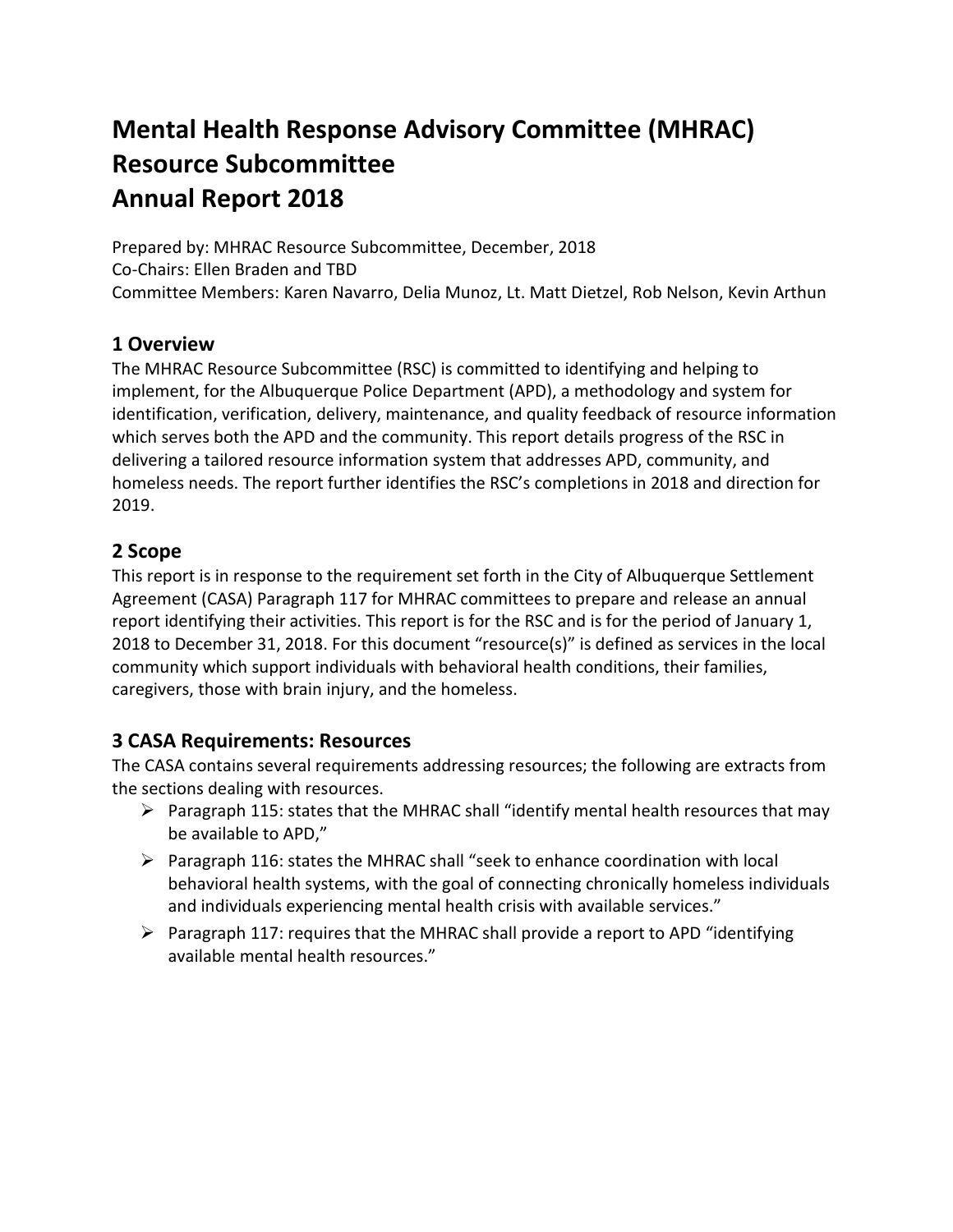From these three requirements, the Resource Subcommittee is defining its responsibility to assist APD as:

1. Identifying resources that are of importance to APD and the community with regards to behavioral health,

2. Identifying techniques to distribute information about behavioral health resources to the large community,

3. Implementing techniques to extend resource information to the homeless and individuals experiencing a mental health crisis, specifically focusing on the resource cards that have proven to be widely used,

4. Developing a quality plan to vet resources and incorporate community and APD input into the maintenance and improvement of a resource information system over the long term.

## **4 Deliverables**

From the above requirements the primary deliverables to be achieved by APD and the RSC are:

1. Updating and enhancing the currently utilized paper resource card to be provided by APD,

2. Electronic access to resource information via the APD website if the field officers in APD determines this is a needed resource, or utilizing other electronic resource websites,

3. A quality process to allow for feedback and improvement.